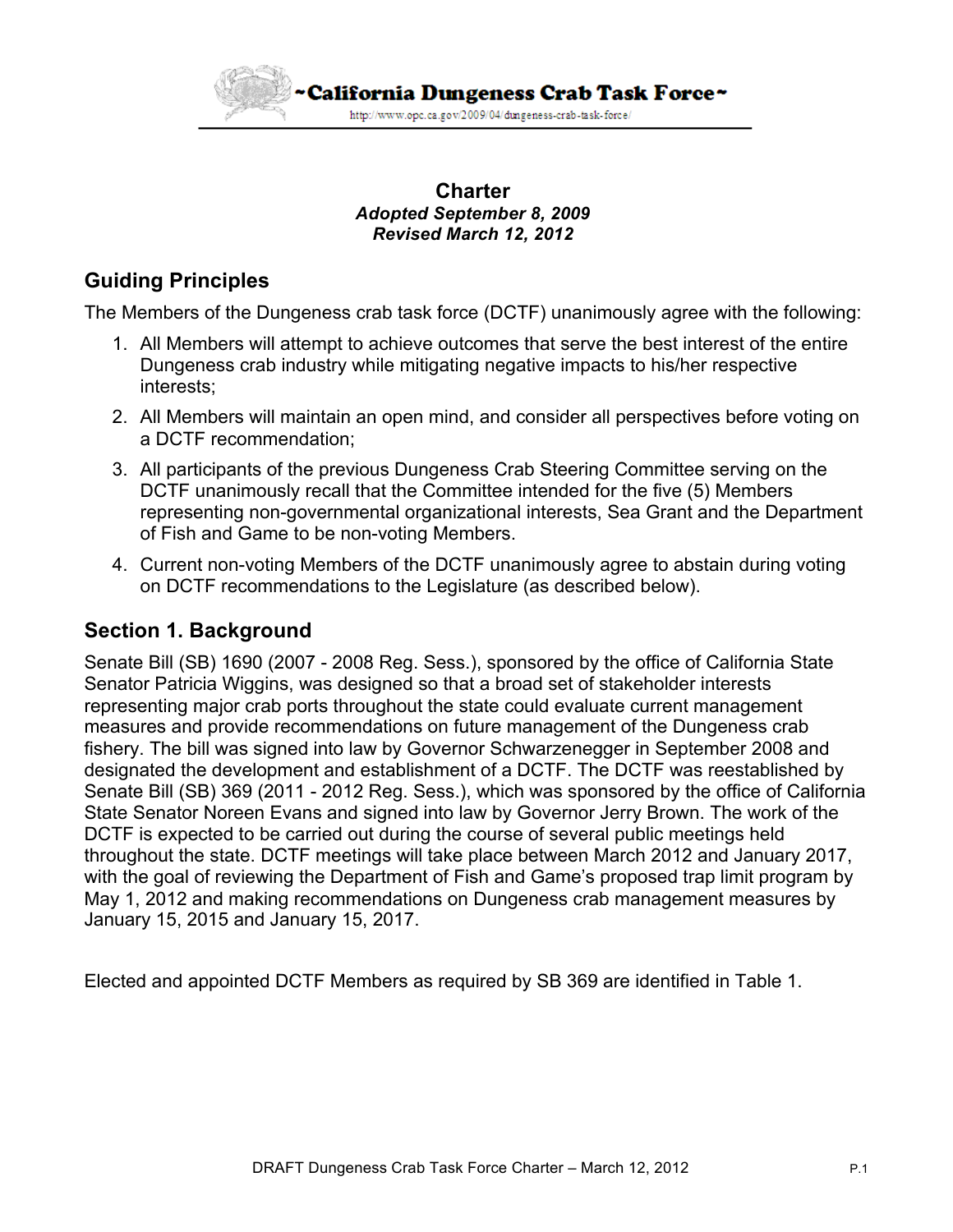

| <b>Elected Commercial Fishing Members</b> |                        |                            |                   |
|-------------------------------------------|------------------------|----------------------------|-------------------|
| Representative                            | <b>Port</b>            | <b>Production</b><br>level | <b>Vessel</b>     |
| David Bennett                             | <b>Crescent City</b>   | _ower                      |                   |
| Lee Wilson                                | <b>Crescent City</b>   | Lower                      | F/V Gold Coast    |
| <b>Brett Fahning</b>                      | Crescent City          | Upper                      | F/V Rogue         |
| Gerry Hemmingsen                          | <b>Crescent City</b>   | Upper                      | F/V Pollux        |
| Mike Zamboni                              | Trinidad               | Not-specified              | F/V Lucky 50      |
| Don Standley                              | Eureka                 | Lower                      | F/V Terry S       |
| Michael Cunningham                        | Eureka                 | Upper                      | F/V Sally K       |
| TBD                                       | Fort Bragg             | Lower                      |                   |
| Vince Doyle                               | Fort Bragg             | Upper                      | F/V Verna Jean    |
| Chuck Cappotto                            | Bodega Bay             | Lower                      |                   |
| Chris Lawson                              | Bodega Bay             | Upper                      | F/V Seaward       |
| Lawrence Collins                          | San Francisco          | Lower                      | F/V Autumn Gale   |
| John Atkinson                             | San Francisco          | Upper                      | F/V New Rayann    |
| Jim Anderson                              | Half Moon Bay          | Lower                      | F/V Alliane       |
| Geoff Bettencourt                         | Half Moon Bay          | Upper                      | F/V Moriah Lee    |
| William "Bill" Blue                       | South of Half Moon Bay | Not-specified              | F/V Morning Light |
| Todd Whaley                               | Non-resident           | Not-specified              |                   |

#### **Table 1. Membership of the Dungeness crab task force**

| <b>Appointed Members</b> |                                                                         |  |  |
|--------------------------|-------------------------------------------------------------------------|--|--|
| Representative           | Interest group                                                          |  |  |
| Marc Gorelnik            | Sport Fishing                                                           |  |  |
| Jim Yarnall              | Sport Fishing                                                           |  |  |
| <b>Bill Carvalho</b>     | <b>Crab Processing</b>                                                  |  |  |
| Paul Johnson             | Crab Processing                                                         |  |  |
| Roger Thomas             | Commercial Passenger Fishing Vessel - F/V Salty Lady                    |  |  |
| Rich Young               | Non-voting - Non-governmental organization (Crescent City Harbormaster) |  |  |
| David Crabbe             | Non-voting - Non-governmental organization                              |  |  |
| Carrie Pomeroy           | Non-voting - Sea Grant                                                  |  |  |
| <b>Bob Farrell</b>       | Non-voting - Department of Fish and Game                                |  |  |
| Christy Juhasz           | Non-voting - Department of Fish and Game                                |  |  |

# **Section 2. Task Force Purpose, Deliverables, Timeline, and Process**

*Task Force Purpose*

According to SB 369, the DCTF shall, among other things, do the following:

1. Review and evaluate Dungeness crab management measures described in Fish and Game Code section 8276.5 with the objective of making initial recommendations to the Joint Committee on Fisheries and Aquaculture, the Department of Fish and Game (DFG), and the Fish and Game Commission no later than January 15, 2015, and final recommendations no later than January 15, 2017.2. Make recommendations on the need for a permanent Dungeness crab advisory committee, the economic impact of the program described in Section 8276.5 on permitholders of different tiers and the economies of different ports, the cost of the program to the department, including enforcement costs, the viability of a buyout program for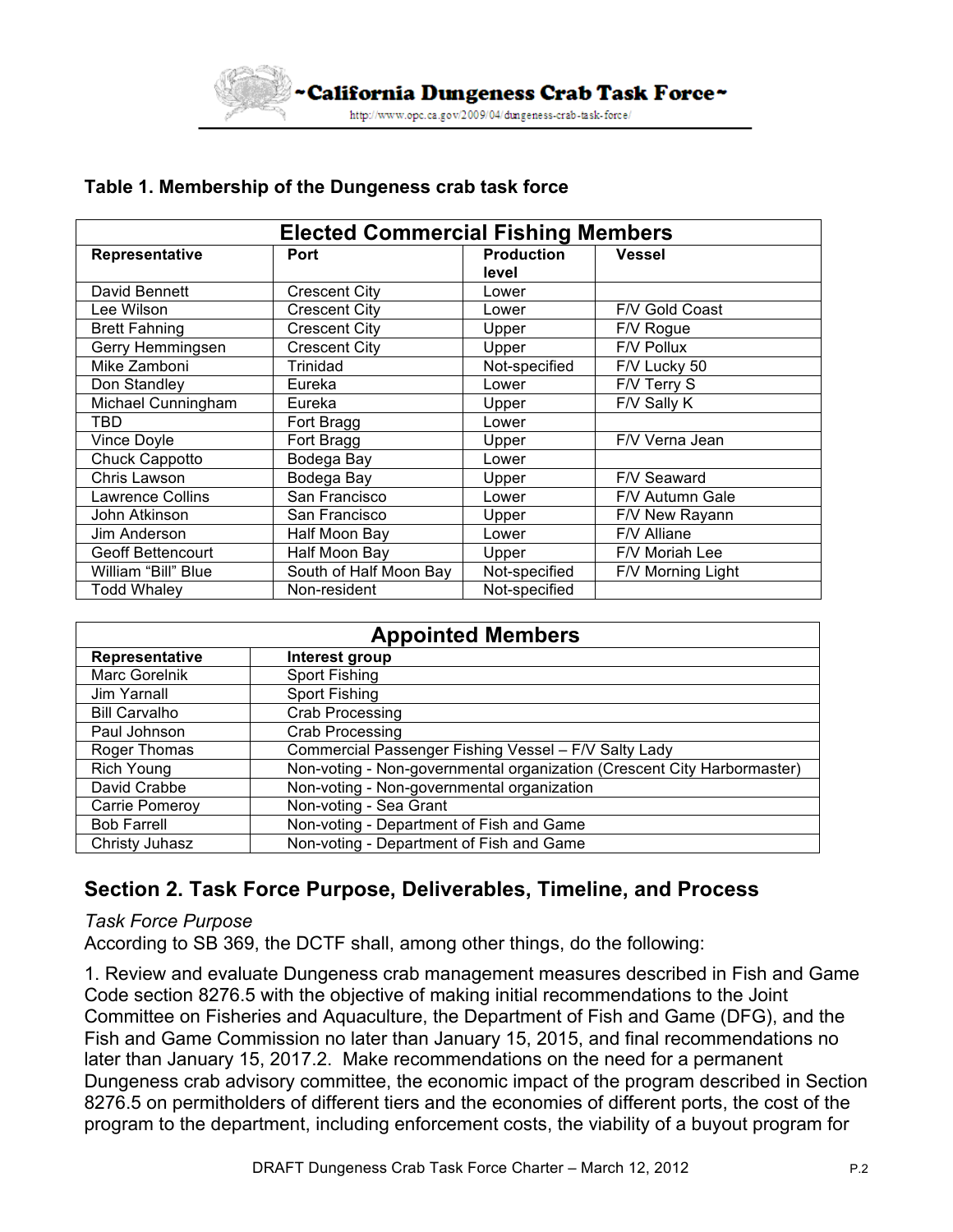

the permitholders described in subparagraph (G) of paragraph (1) of subdivision (a) of Section 8276.5, refining sport and commercial Dungeness crab management, and the need for statutory changes to accomplish task force objectives by January 15, 2015.3. In considering Dungeness crab management options, prioritize the review of pot limit restriction options, harvest allocation, current and future sport and commercial fishery effort, season modifications, essential fishery information needs, and short- and long- term objectives for improved management.

4. Establish subcommittees of specific user groups from the task force Membership, if needed, to focus on issues specific to sport fishing, commercial harvest, or crab processing. The subcommittees shall report his/her recommendations, if any, to the task force.

5. Forward recommendations to the Joint Committee on Fisheries and Aquaculture, the department, and the commission upon an affirmative vote of at least two-thirds of the task force Members (DCTF voting procedures are discussed below).

6. Review and make recommendations to the legislature on a proposed Dungeness crab trap limit program for all California permits to be submitted to the DCTF by the Director of the Department of Fish and Game. The DCTF shall make recommendations within 60 days of receipt of the proposed program. Only recommendations that have a consensus vote of at least 15 voting members shall be transmitted to the Director and the Legislature. Transmitted recommendations that have less than the required 15 votes will are regarded as a lack of consensus in the crab industry.

## *Meeting Task Force Deliverables*

The Administrative Team will coordinate with OPC, and directly engage the DCTF in a phased approach to meet the aforementioned legislatively mandated deliverables. Following the last meetings in 2014 and 2016, reports will be drafted by the Administrative Team. Drafts of these reports are expected to be distributed to DCTF Members for review and comment in late December 2014 and December 2016. Final reports will be written and forwarded to regulators and the legislature by January 15, 2015 and January 15, 2017. This timeline is subject to change.

## *Legal compliance*

All work of the DCTF will be in compliance with the Bagley-Keene Open Meeting Act of 2004. The Administrative Team, participating state agencies, and DCTF Members are expected to maintain familiarity and compliance with all aspects of the act as it applies to the work of the DCTF.

# **Section 3. DCTF Organization, and Roles and Responsibilities**

SB 369 required the composition of the DCTF to include 27 Members representing the following interests: seventeen (17) elected Members representing commercial fishing interests; two (2) Members representing sport fishing interests; two (2) Members representing crab processing interests; one (1) Member representing commercial passenger fishing vessel (CPFVs) interests; two (2) Members representing nongovernmental organization (NGO) interests; one (1) representative of Sea Grant; and two (2) representatives of the DFG. (See Table 1. Membership of the Dungeness crab task force)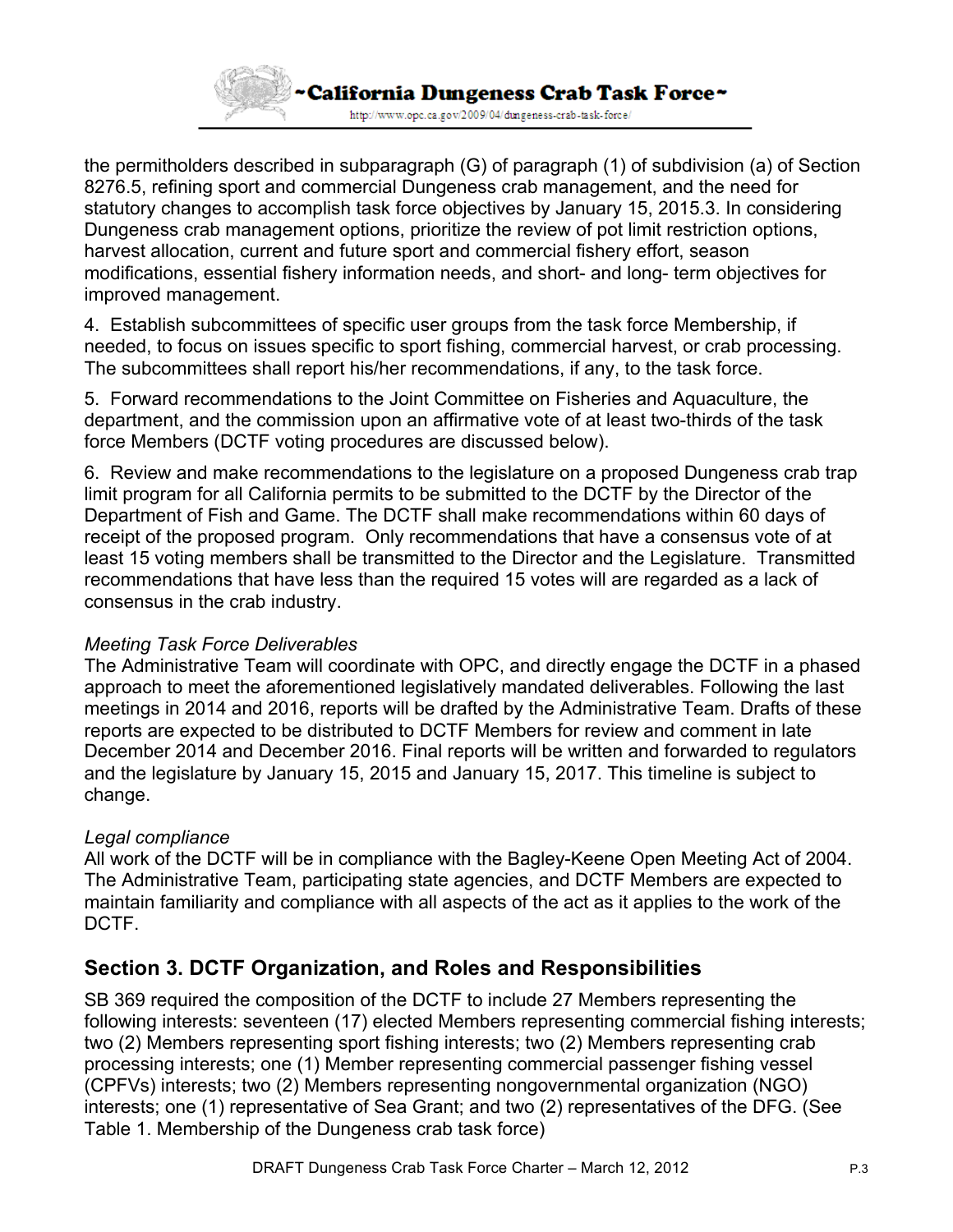

- 3.1.1. DCTF Members- Collectively, Members of the DCTF will provide recommendations on Dungeness crab management issues and topics including, but not necessarily limited to, those listed in SB 369, as well as the content of the final report. Members have responsibilities to:
	- 3.1.1.1 Identify, assess, and review: meeting topics, DCTF informational needs, and sources of information that are relevant and appropriate to DCTF discussions and recommendations, and draft and final DCTF deliverables:
- 3.1.2 Be fully engaged in DCTF activities;
- 3.1.3 Arrive at each meeting prepared to discuss agenda items. This includes reviewing materials and information distributed in advance of the meeting;
- 3.1.4 Represent the perspectives and interests of his/her respective constituencies and or organizations. Be available to his/her constituencies and/or organizational colleagues between DCTF meetings. Keep his/her organizations and/or constituents informed about the DCTF process, discussions, and recommendations through various means of networking and interaction, as appropriate;
- 3.1.5 Negotiate with other DCTF Members to evaluate and decide among various alternatives;
- 3.1.6 Serve on topic or geographic-specific Workgroups (as allowed by the legislation – See below for further description);
- 3.1.7 Work in partnership with an Alternate Member (Alternate) (see below for further description) including but not limited to providing regular updates of DCTF activities, including Alternates in discussions and consideration of pending DCTF recommendations and decisions, ensuring that the Alternate is prepared to represent the perspective of the organization and/or constituency at a DCTF meeting or Workgroup Meeting; and
- 3.1.8 Attend each meeting (as feasible) and notify the Administrative Team as soon as possible if they can not attend.

In the event that an elected commercial fisherman Member must step down, or chooses to step down from DCTF, that Member's service will be provided by an Alternate (see Section 3.2). The Alternate will fulfill all the elected Member's responsibilities, as consistent with the Member's perspective on any voting issues. The Administrative Team will confirm shared perspective between the Alternate and the elected Member and will report and memorialize this during a DCTF decision process.

In the event that an appointed Member must step down, or chooses to step down from DCTF service, that Member must be replaced by his/her Alternate (if one exists).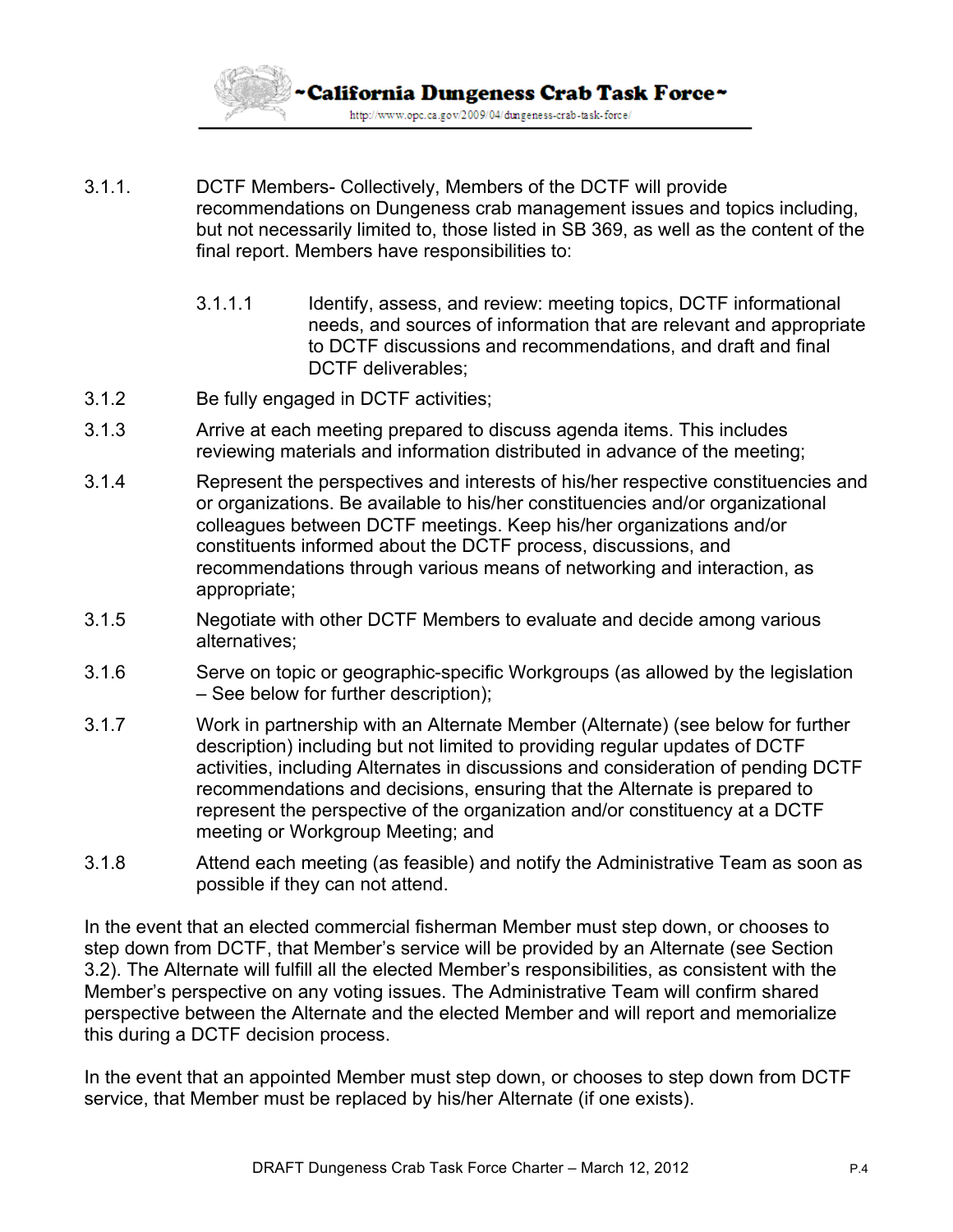

## 3.2 Alternates

DCTF Members **representing commercial fishing interests** will identify an Alternate due to his/her respective busy schedules, the frequency of DCTF meetings, and the critical importance of ensuring commercial fishing representation at all meetings. Each commercial fishing Member will propose his/her own Alternate. Members will notify the Administrative team in writing once an Alternate has been selected. The Administrative Team will forward a list of selected Alternates to the entire DCTF and OPC. Criteria for the selection of an Alternate will include, but not be limited to the following:

- 3.2.1 Only one Alternate will be selected for each elected Member position;
- 3.2.2 The Alternate is based out of the same port that the primary Member was elected to represent;
- 3.2.3 For commercial fishing representatives, the Alternate is a permit holder and represents the same production tier as the primary Member was elected for;
- 3.2.4 The Alternate demonstrated previous interest or experience in seeking involvement and/or participation with the DCTF;
- 3.2.5 The Alternate demonstrates a willingness to serve on the DCTF and meet the roles and responsibilities of the primary Member, outlined in section 3.1;
- 3.2.6 The Alternate demonstrates a commitment to coordinate with other stakeholders in his/her respective port as outlined in section 3.1; and
- 3.2.7 The Alternate is willing to vote on behalf of the Member.

The role of an Alternate is to attend meetings that his/her respective DCTF Member cannot attend, participate on his/her respective DCTF Member's behalf, work collaboratively with his/her respective Member as well as other DCTF Members to provide recommendations/make decisions/vote on agendized items only, and negotiate on behalf of his/her respective DCTF Member and stakeholders when the Member can not be present. When an Alternate must miss a meeting, they will notify his/her Member, the Administrative Team and OPC staff as soon as possible before a meeting. The DCTF will not spend meeting time to provide background on any agendized items (historical data/information) for an Alternate, since Alternates are expected to be fully educated by his/her respective DCTF Member and/or the Administration Team prior to the meeting they are attending.

The Alternate is willing to vote on behalf of the Member to be fully educated by his/her respective DCTF Member and/or the Administrative Team prior to the meeting they are attending. The Alternate is encouraged to attend as many DCTF meetings as possible, including those attended by his/her DCTF Member, and to visit the DCTF website for meeting summaries and background.

DCTF Members **representing noncommercial fishing interests** (including those representing sport fishing interests, crab processing interests, commercial passenger fishing vessel interests, non-governmental organization interests, Sea Grant, and the DFG) are strongly encouraged to identify Alternates for reasons identical to those listed above for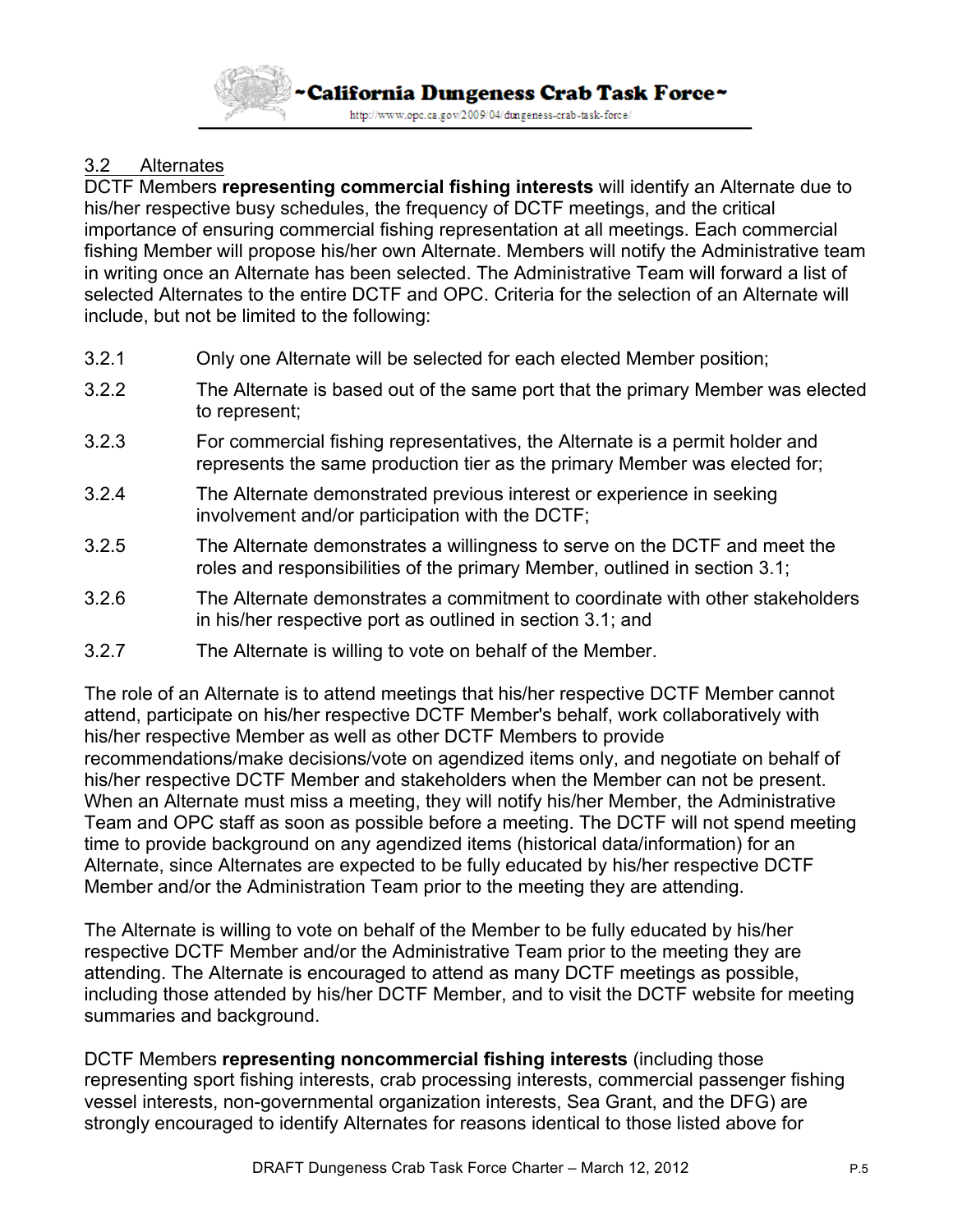

commercial representatives. Non-commercial fishing interest Alternates will fulfill the same roles and responsibilities as listed above in Section 3.2 for commercial Alternates.

### 3.3 DCTF Workgroups

Workgroups will be created as needed to address specific tasks or issues, and to enable the DCTF to address the management topics mandated in SB 369 in an efficient and time sensitive manner. Workgroups will consist only of Members and their Alternates (as needed and appropriate). In the event that an Alternate and Member are present at the same meeting, their perspective will constitute a "single voice" in discussions. In such events, Alternates will observe rather than participate and will not get an additional voice by virtue of being present. The Administrative Team will provide advice for appropriate Membership and final Memberships will be determined by a Member's and/or Alternate's willingness and availability to volunteer. Workgroup Membership will not be determined by formal DCTF voting procedures. Decisions for Member participation may be influenced by a Member's particular areas of expertise relevant to a given Workgroup topic, and/or Members that express a particular need to have input on a Workgroup's topic. All Workgroup meetings will be in compliance withthe Bagley-Keene Open Meeting Act of 2004. In cases where a Workgroup will meet outside of full DCTF meetings (and away from facilitation support), a Workgroup may select a chair to guide his/her process and ensure the group meets roles, responsibilities and deadlines for tasks.

#### 3.4 Caucuses

During DCTF discussions, it may be desirable to convene representatives of similar interests for candid and frank assessments of various proposals. Caucus conversations may occur during or apart from DCTF meetings and may include a member of the Administrative Team. All Caucus meetings will be in compliance with the Bagley-Keene Open Meeting Act of 2004.

# **Section 4. Decision Making and Voting Procedures**

This section describes the decision-making procedures the DCTF will use, including methods mandated by SB 369 and additional consensus methods that may be used to enhance recommendations which might otherwise be limited to majority rule outcomes. As mandated by SB 369, "*Except as otherwise provided in Section 8276.5, a recommendation shall be forwarded to the Joint Committee on Fisheries and Aquaculture, the Department of Fish and Game, and the Fish and Game Commission upon an affirmative vote of at least two-thirds of the task force Members*". **This means that the DCTF must forward a recommendation if 2/3 or more of the Members support it, or if 15 Members support it (excluding nonvoting members**. This does not prohibit the DCTF from also forwarding recommendations with less than a 2/3 majority vote. Therefore, any vote of 15 or more DCTF Members constitutes a mandatory recommendation.

#### 4.1 Decision Types

The DCTF will make two types of decisions:

1. Administrative Decisions: administrative decisions are about the daily activities of the DCTF (including but not limited to: logistics, meeting dates and times, agenda revisions, schedules, etc.)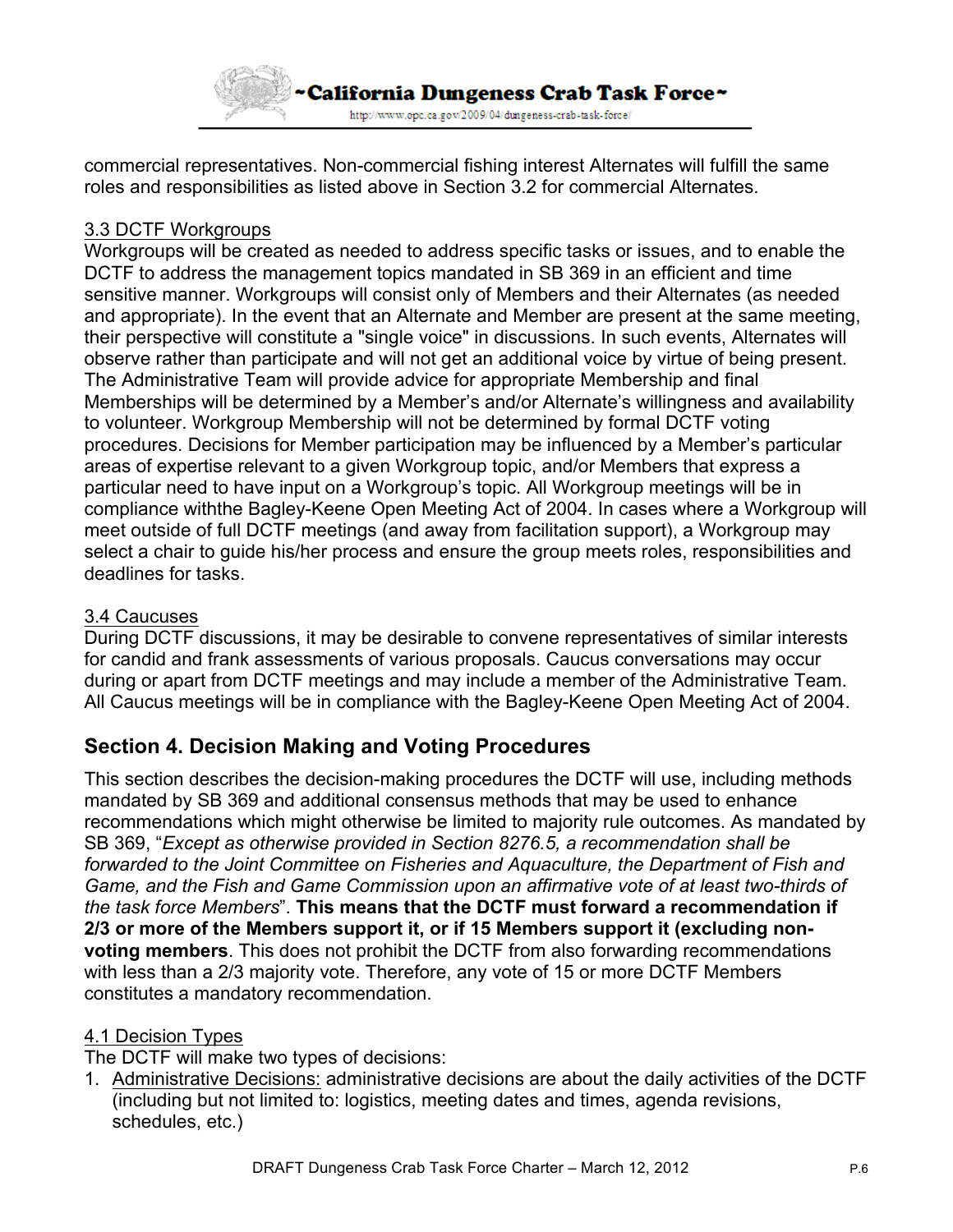

2. Fishery Management Recommendations: recommendations about the Dungeness crab fishery management (including but not limited to topics mandated by SB 369and other topics that the DCTF chooses to address).

The DCTF agrees that all administrative decisions will be made on a simple majority vote of all Members present, including non-voting members, at a given meeting (including full DCTF meetings and DCTF Workgroup meetings). Administrative decisions will not require, and will not include sending recommendations with less than 2/3 majority vote.

The DCTF agrees that all fishery management recommendations about the Dungeness crab fishery will be made using a range of procedures that will include methods mandated by SB 369 and additional consensus methods (described below). It is understood that for all fishery management recommendations, the DFG Members and other non-voting Members will abstain during voting procedures. DFG leadership has determined it is impracticable for DFG to vote on items that they may be expected to enforce at a later date. DFG will be an active participant in discussions and potential straw polls (described below)

#### 4.2 Consensus Discussion/Decision Procedures

The DCTF will seek mutually acceptable and beneficial conclusions whenever possible. In that context, the DCTF consensus process is based on principles of "consensus with accountability". Consensus with accountability requires all Members to try to reach consensus while at all times supporting and expressing his/her self- interest. In the event a Member must reject a proposal, that Member must provide a counter proposal that legitimately attempts to achieve his/her interest, and the interests of the other Members.

In seeking consensus on an interim or final recommendation, Members will voice his/her opinions with specific proposals along the way, rather than waiting until a final recommendation has been developed. At all times, Members will ensure that they are providing input on a decision commensurate to his/her prescribed role and constituency regarding the Dungeness crab industry. The basic sequential decision process will be as follows:

#### 4.3 Straw Polls

The DCTF will use straw polls to assess the degree of preliminary support for an idea before it is submitted as a formal proposal for final consideration by the DCTF. Members may indicate only tentative approval for a preliminary proposal without fully committing to its support. Straw Polls will potentially include subsequent work by the DCTF to revise the text of a recommendation and to prepare it for a final vote through either consensus or majority rule procedures (see below).

#### 4.4 Draft and Final Decisions

The DCTF will use the following three levels to indicate a Member's degree of approval and support for any proposal or decision being considered and to determine the degree of consensus.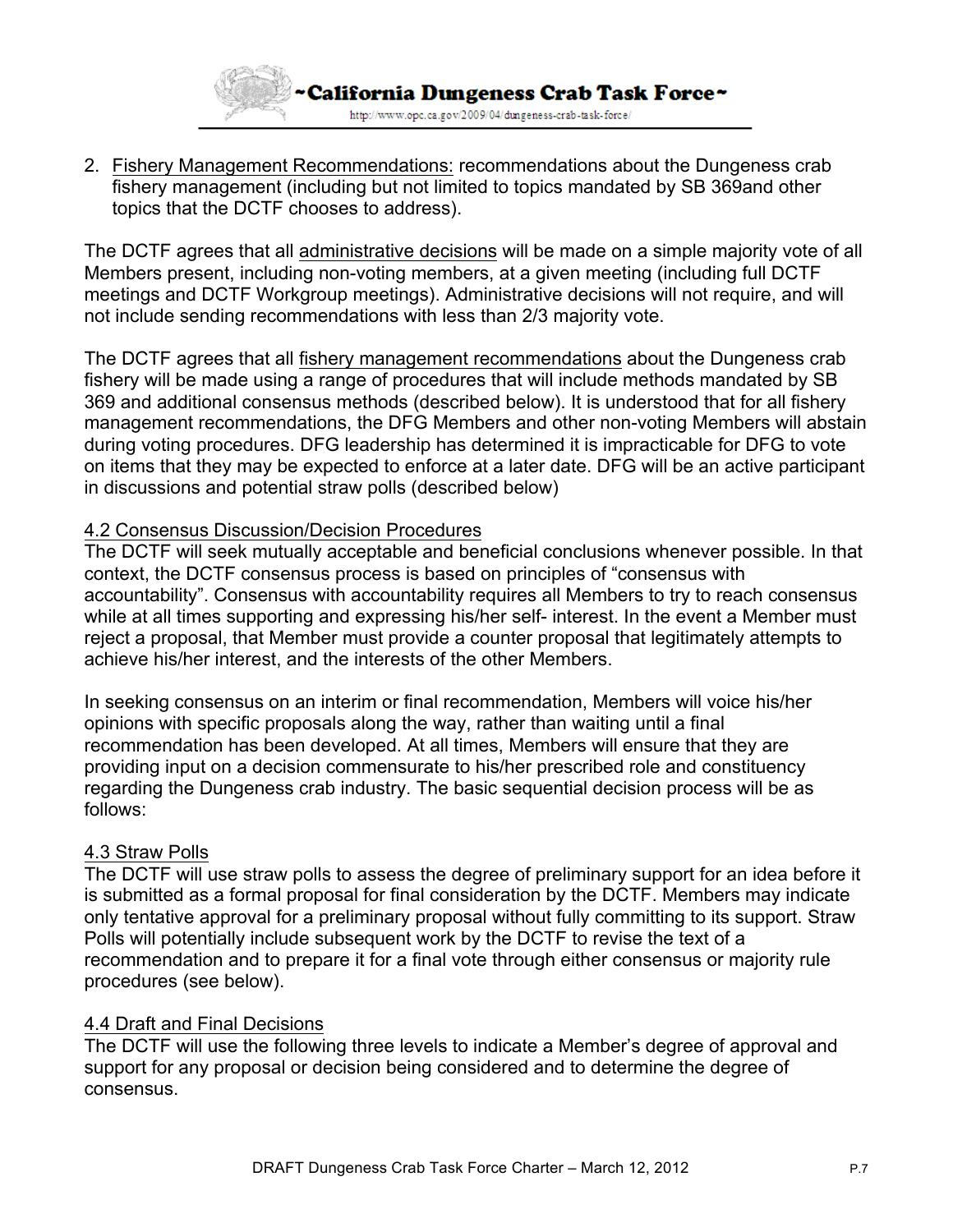

Thumbs Down: I do not agree with the proposal. I feel the need to block its adoption and propose an alternative.

Thumbs Sideways: I can accept the proposal although I do not necessarily support it.

- Thumbs Up: I think this proposal is the best choice of the options available to us.
- Abstention: At times, a pending decision may be infeasible for a Member to weigh in on. Examples could include but not be limited to: a Member cannot get a consensus of his/her constituents and therefore cannot offer a proposal or opinion; and other similar conditions.

The goal is for all Members to be in the 'Thumbs Up' or Thumbs Sideways' levels of agreement. The DCTF will be considered to have reached consensus if all Members are at those two levels. If any Member is at a 'Thumbs Down' level, that Member must provide a counter proposal that legitimately attempts to achieve his/her interest and the interests of the other Members. The DCTF will stop and evaluate how best to proceed. Members that abstain from particular proposals are encouraged to explain why abstention is in his/her best interest.

In the event of disagreements, the DCTF, in consultation with the Administrative Team, will decide how best to move forward. For example, additional discussion may be needed to help understand unresolved concerns before proceeding further; or the group may benefit from creating additional options; or the question may be set aside and addressed at a later time. Discussions to reach resolution may take place with the full DCTF or the Administrative Team may request smaller groups (such as Workgroups, interest-based Caucuses, or individual Members) to draft proposal language during or between DCTF meetings.

#### 4.5 Majority Rule Decision Procedures

In the event that consensus decision methods are not feasible and/or consensus cannot be achieved, majority decision-making procedures defined in SB 396 (and as interpreted by the DCTF) will supersede all other decision methods.

In the context of agreements and understandings described in the Guiding Principles, the following procedures will be used:

- 1. For all DCTF recommendations, Straw Polls (as described above) will be used to develop initial ideas and draft text for recommendations;
- 2. When a draft recommendation is ready for a vote by the DCTF, the recommendation will first be voted on by all Members; non-voting members will abstain;
- 3. Following the initial vote, and presuming a 2/3rds majority and/or at least 15 voting Members, (as described in #2 above), a non-binding poll will be conducted to determine the opinion of the non-voting member. This will be included in the recommendations provided to the legislature.
- 4. Outcomes from voting procedures will be memorialized in the project record and in meeting summaries. In a 2/3 majority, or at least 15 voting Members is reached in a vote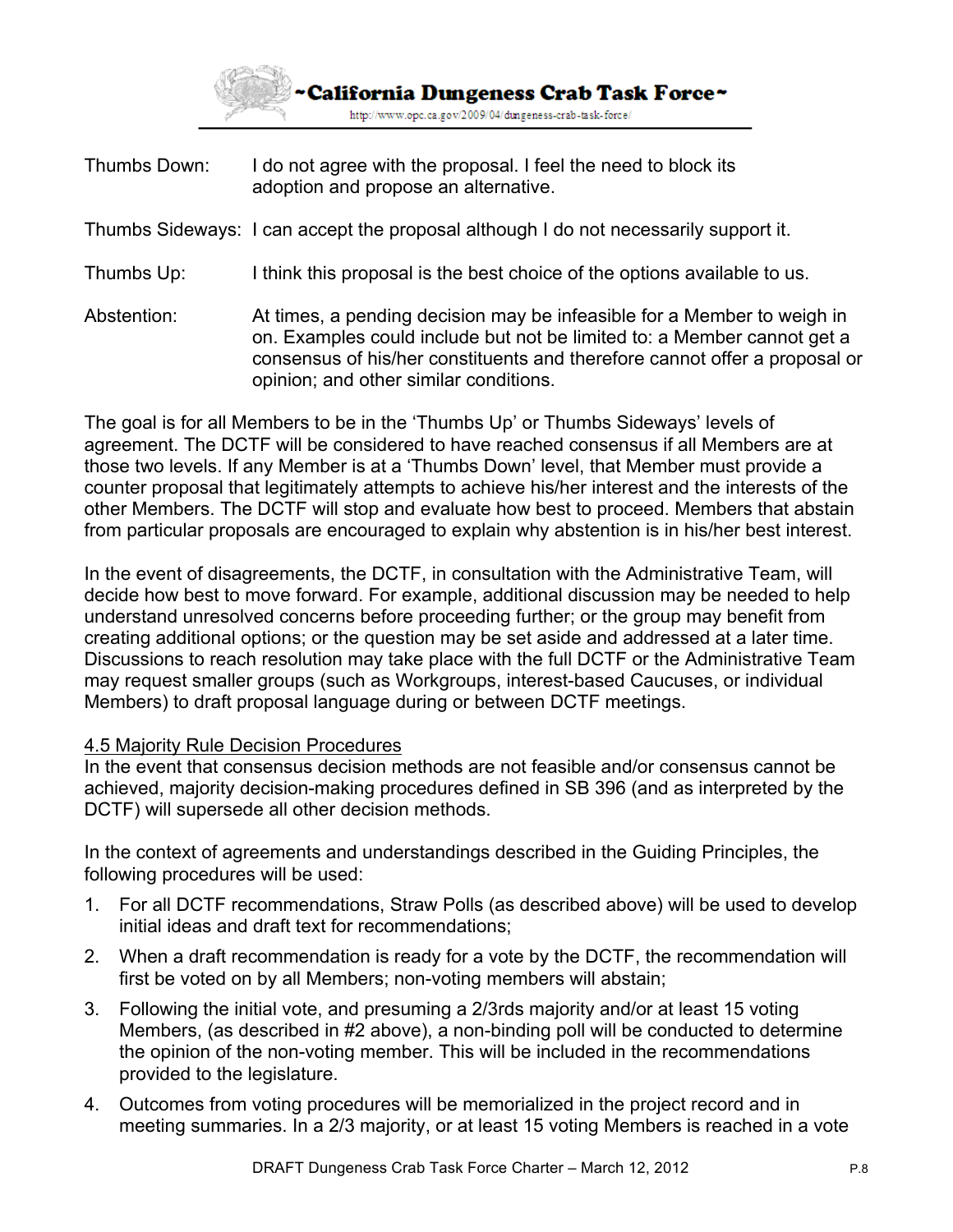

(excluding non-voting members), that recommendation will be forwarded to the Legislature and other partiers as mandated in SB 369.

5. Minimum required attendance for a vote to take place is 15 voting Members (excluding non-voting members). All other majority recommendation rules will apply if 15 or more voting Members are present.

Regarding decision documents prepared by/for the DCTF, all documents will be identified as DRAFT until a final ratification on the particular document has been made by the DCTF. If a decision document receives the necessary 2/3 majority vote or better, it will be formally revised and referred to as a FINAL document.

# **Section 5. Communication Protocols**

#### 5.1 DCTF Member communication

DCTF Members and his/her Alternates serve as conduits for two-way information with his/her constituencies and organizations. Constituents wanting to provide input to the process are encouraged to provide his/her concerns and suggestions to his/her individual Members on the DCTF. Members will make an effort to communicate regularly with his/her constituencies and colleagues to keep them informed about the process and the issues under discussion.

Members are not prohibited from speaking with the media, but must indicate that they are providing his/her individual perspectives and are not speaking for the DCTF. Participants should neither characterize the positions and views of any other Member nor should they ascribe motives or intentions to the statements or actions of other Members.

#### 5.2 Information Publication

Materials will be prepared/provided on a regular basis to support the DCTF process. A DCTF webpage (http://www.opc.ca.gov/2009/04/dungeness-crab-task-force/) and an email list-serve have been set up to aid in the dissemination of these materials. Materials prepared/provided for the DCTF may include the following materials and general schedules for development and distribution:

5.2.1 A list of DCTF Members has been made available to the public on the DCTF webpage that includes participant name and represented interest(s). Should an interested party have focused comments for a DCTF Member, the individual(s) will be encouraged to work through OPC staff and the Administrative Team to convey the comments to the appropriate DCTF Member(s);

5.2.2 Preliminary draft materials are for discussion purposes and will be made available prior to each meeting;

5.2.3 Meeting agendas will be made available to DCTF Members and the public ten (10) days prior to each meeting; agendas sent to the public will include the name and contact information of DCTF Members for respective ports.

## **Section 6. Charter Amendments**

DCTF Members may amend this Charter by following the same decision-making guidelines set